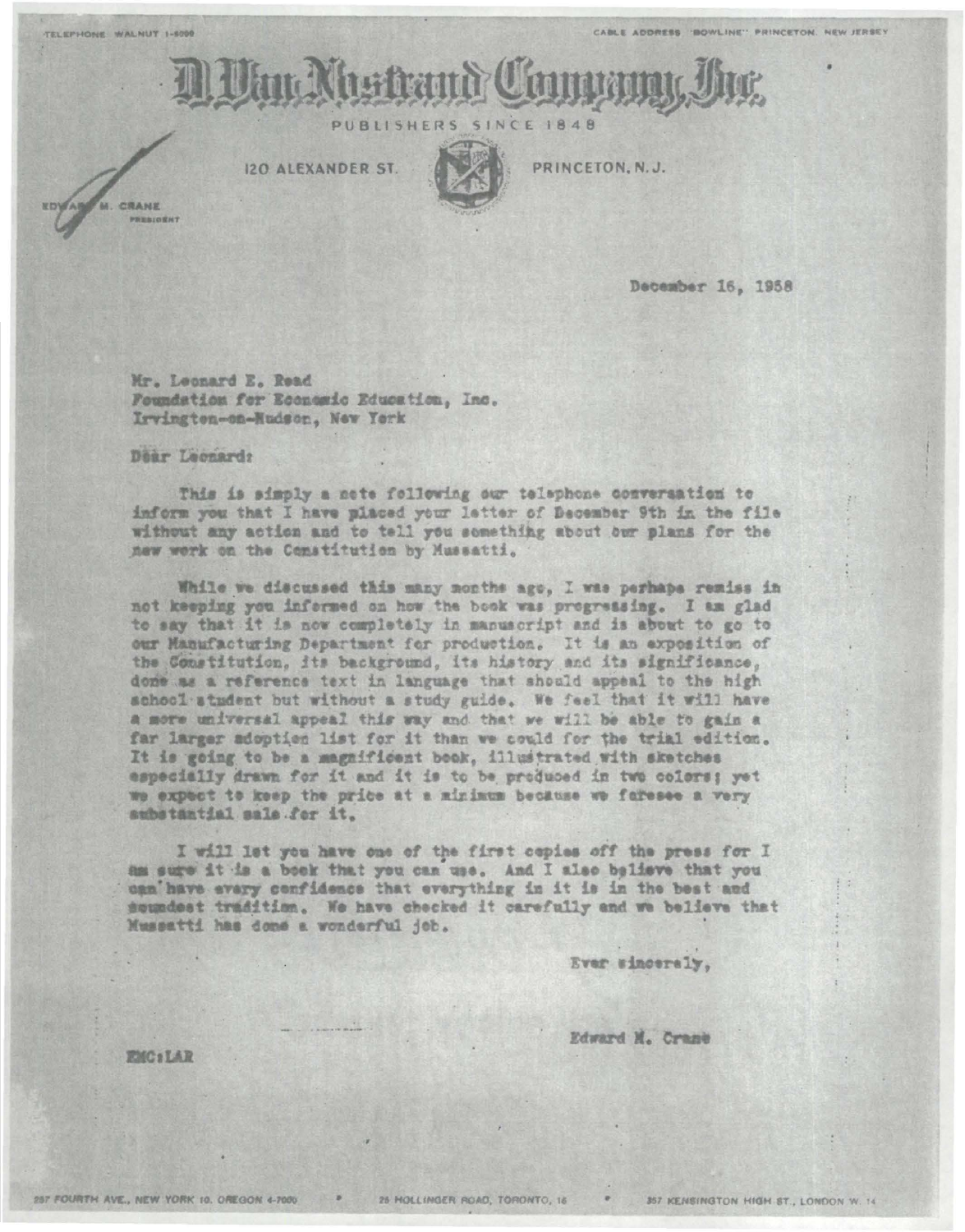December 9, 1958

Mr. Theodore Crane, President D. Van Nostrand & Company, Inc. 120 Alexander Princeton, Mew Jeraey

Dear Ted:

How about your company making a donation to FEE in the form of the sale of the copyright to Mussatti's CONSTITUTION book, say for the nominal price of \$1.00?

I make this suggestion on the aasuaption that you folks do not propose another printing or a new addition and, thus, the book would come to an end unless FEE does something about it.

We won't do anything about it ourselves unless we can get someone to do a low-price offaet, paper-covered job for us. We just aren't flush enough at present to do anything else.

Should you view this suggestion favorably, we would make new arrangements with the author as to royalties and so on.

The above is about the only way I can see to keep the book alive. I probably wouldn't have the temerity to make the suggestion were it not for the fact that we turned it over to you originally as a completed job.

All my beat!

Cordially,

Leonard E. Read

PLP